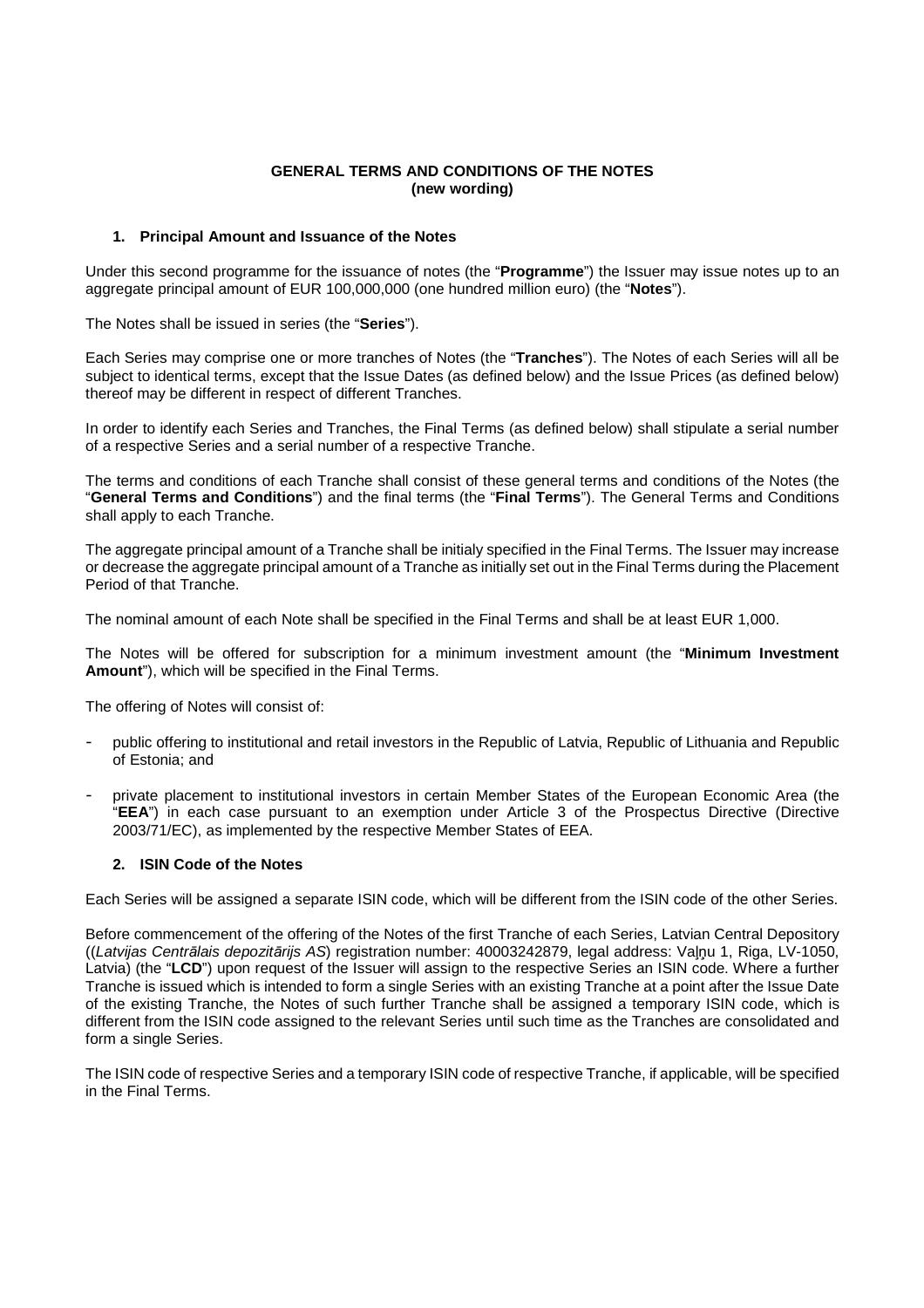# **3. Governing Law**

The issue of the Notes is governed by the laws of the Republic of Latvia:

- The Law on the Management of Public Persons' Capital Shares and Capital Companies;
- Commercial Law;
- Financial Instruments Market Law;

as well as other applicable legal acts of the Republic of Latvia, including regulations of the LCD and NASDAQ Riga.

Any disputes relating to or arising in relation to the Notes shall be settled solely by the courts of the Republic of Latvia of competent jurisdiction.

# **4. Form of the Notes**

The Notes are freely transferable debt securities, which contain payment obligations of the Issuer towards the holders of the Notes (the "**Noteholders**").

The Notes are dematerialized debt securities in bearer form which are disposable without any restrictions. However, the Notes cannot be offered, sold, resold, transferred or delivered in such countries or jurisdictions or otherwise in such circumstances in which it would be unlawful or require measures other than those required under Latvian laws, including the United States of America, Australia, Canada, Hong Kong and Japan.

According to the Financial Instruments Market Law the book-entry and accounting of the dematerialized securities in the Republic of Latvia, which will be admitted to trading in regulated market, shall be made by the LCD.

# **5. Status and Security**

The Notes constitute direct, unsecured and unguaranteed obligations of the Issuer ranking pari passu without any preference among each other and with all other unsecured, unguaranteed and unsubordinated indebtedness of the Issuer, save for such obligations as may be preferred by mandatory provisions of law.

The Noteholders hereby waive their right to apply for any security (including security stipulated in the Latvian Commercial Law) in case of decrease of the share capital of the Issuer. No such security shall be granted to the Noteholders.

### **6. Currency of the Notes**

The Notes will be issued in EUR.

### **7. Issue Price**

The Notes may be issued at their nominal amount or at a discount or a premium to their nominal amount (the "**Issue Price**"). The Issue Price shall be determined by the Issuer according to the Section "Placement of the Notes" of this Base Prospectus and shall be specified in the Final Terms, which will be published after allotment of the Notes to the investors.

### **8. Underwriting**

None of the Tranches will be underwritten.

### **9. Issue Date**

The issue date of each Tranche (the "**Issue Date**") shall be specified in the Final Terms.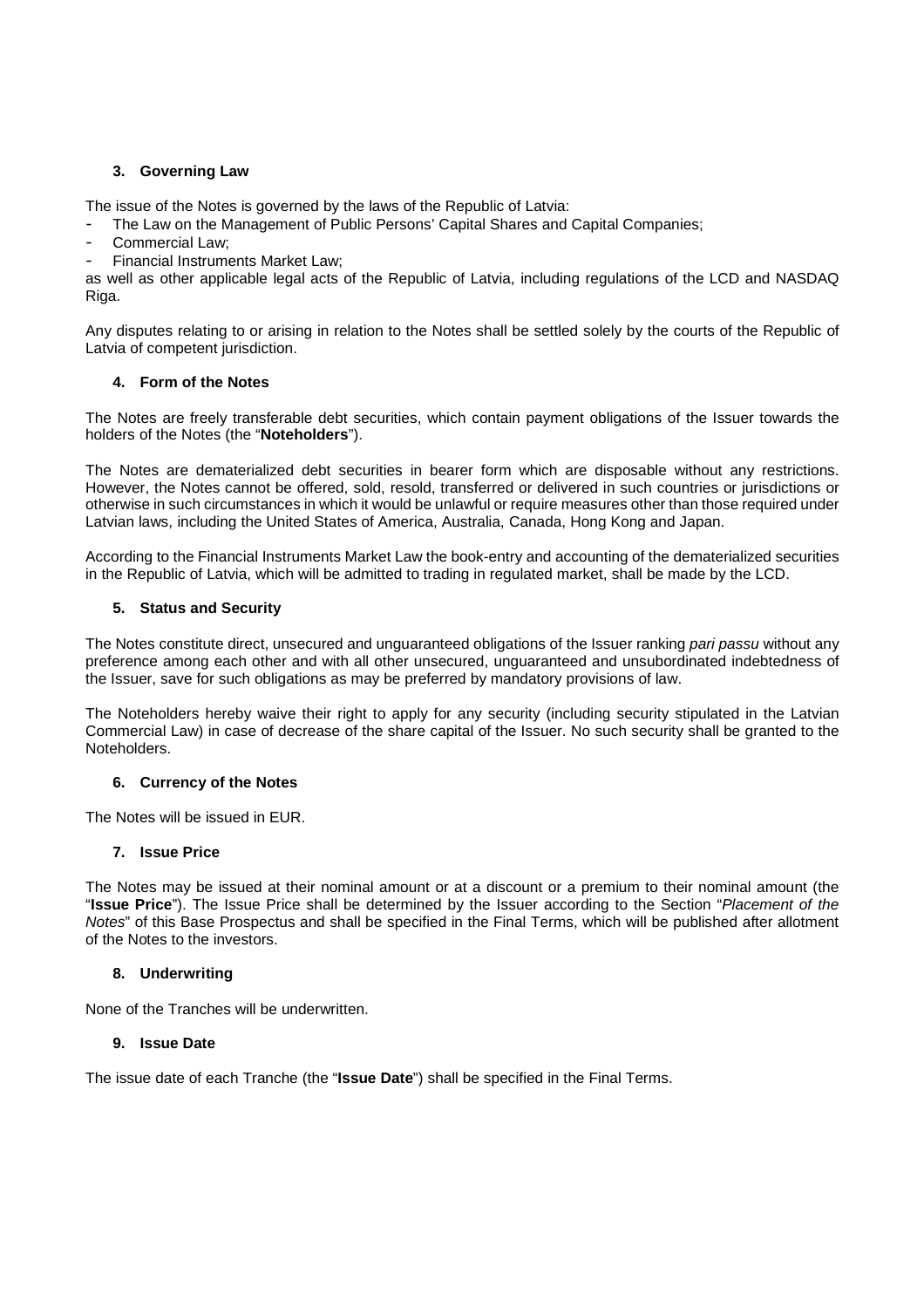#### **10. Interest**

The Notes shall bear interest at fixed annual interest rate (the "**Annual Interest Rate**") which shall be determined by the Issuer according to the Section "Placement of the Notes" of this Base Prospectus and shall be specified in the Final Terms, which will be published after allotment of the Notes to the investors.

The interest on the Notes will be paid annually on the dates specified in the Final Terms ("**Interest Payment Date**") until the Maturity Date (as defined below) and will be calculated on the aggregate outstanding principal amount of the Notes of the respective Series.

Interest shall accrue for each interest period from and including the first day of the interest period to (but excluding) the last day of the interest period on the principal amount of Notes of the respective Series outstanding from time to time. The first interest period commences on the Issue Date and ends on the first Interest Payment Date (the "**First Interest Period**"). Each consecutive interest period begins on the previous Interest Payment Date and ends on the following Interest Payment Date. The last interest period ends on the Maturity Date (as defined below).

Interest in respect of the Notes will be calculated on the basis of the actual number of days elapsed in the relevant interest period divided by 365 (or, in the case of a leap year, 366), i.e. a day count convention Act/Act (ICMA) will be used.

When interest is required to be calculated in respect of a period of less than a full year other than in respect of the First Interest Period, it shall be calculated on the basis of (a) the actual number of days in the period from and including the date from which interest begins to accrue (the ''**Accrual Date**'') to but excluding the date on which it falls due divided by (b) the actual number of days from and including the Accrual Date to but excluding the next following Interest Payment Date.

Interest on the Notes shall be paid in accordance with the LCD Rules No 8 "On payment of dividends, coupons, principal and other cash proceeds". The Issuer shall transfer all payable amounts to the LCD account on the Interest Payment Date until 2 p.m. (Riga time). The LCD shall transfer all payable amounts received from the Issuer to the account holders (credit institutions and investment brokerage firms, which are participants of the LCD) on the same day according to the number of Notes on the LCD's corresponding accounts of the account holders 8 (eight) Business Days prior to the Interest Payment Date. The account holders shall transfer the amounts payable to the Noteholders or the nominee holders, which shall further transfer the respective amounts to the Noteholders.

Should any Interest Payment Date fall on a date which is not a Business Day, the payment of the interest due will be postponed to the next Business Day. The postponement of the payment date shall not have an impact on the amount payable.

"**Business Day**" means a day on which banks in Riga are open for general business.

### **11. Maturity and Principal Payment**

The Notes shall be repaid in full at their nominal amount on the date which will be specified in the Final Terms (the "**Maturity Date**"). The Issuer does not have a right to redeem the Notes prior to the Maturity Date, unless the Issuer has prepaid the Notes in accordance with Clause 16 (Change of Control) or 18 (Events of Default) below or in case the Noteholders' Meeting, upon proposal of the Issuer, has decided that the Notes shall be redeemed prior to the Maturity Date.

Each Series of Notes may have a maturity between 1 (one) and 15 (fifteen) years or such other maturity as the Issuer decides, but in any case not shorter than 12 (twelve) months.

The principal of the Notes shall be paid in accordance with the LCD Rules No 8 "On payment of dividends, coupons, principal and other cash proceeds". The Issuer shall transfer all payable amounts to the LCD account on the Maturity Date until 2 p.m. (Riga time). The LCD shall transfer all payable amounts received from the Issuer to the account holders (credit institutions and investment brokerage firms, which are participants of the LCD) on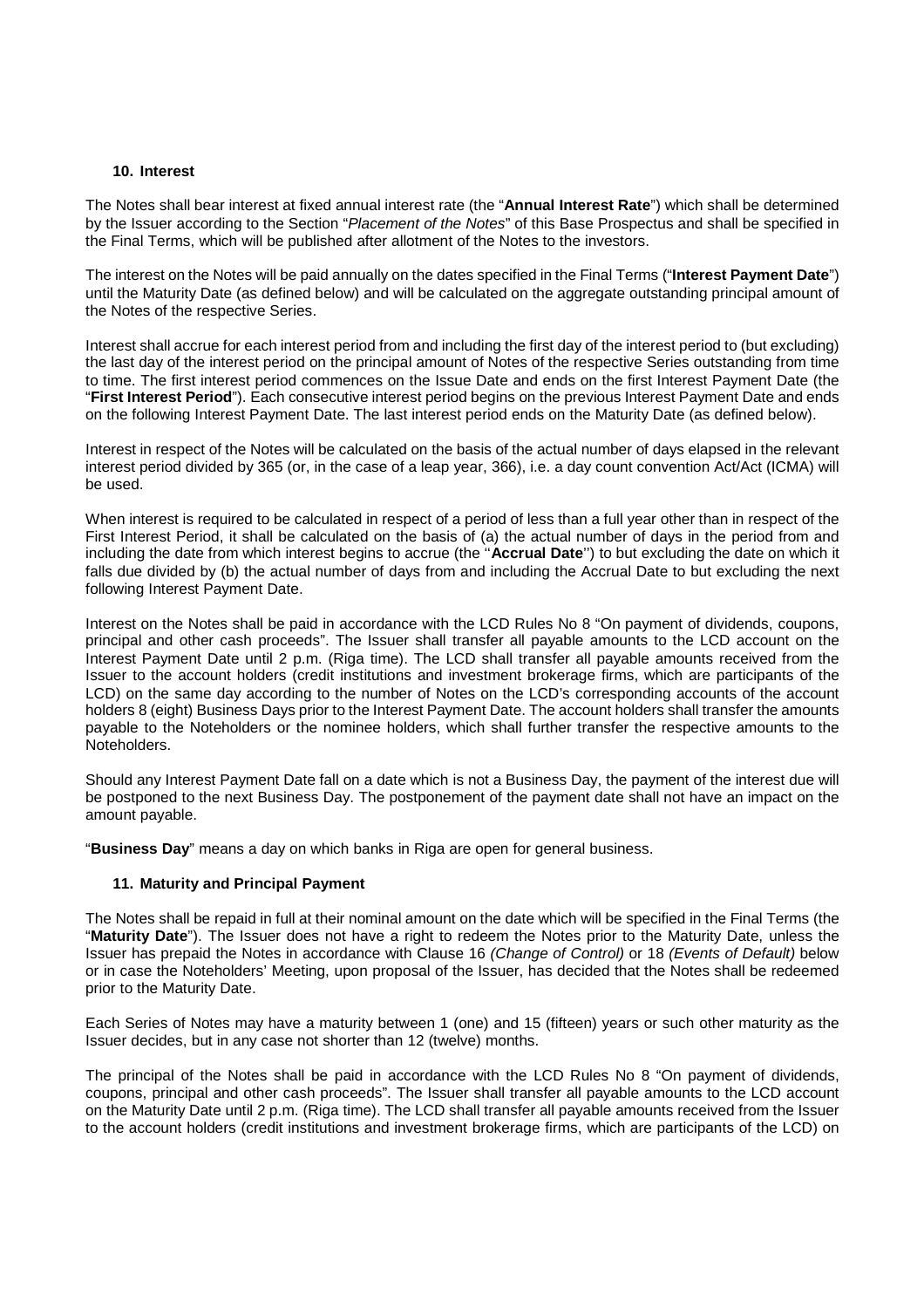the same day. The account holders shall transfer the amounts payable to the Noteholders or the nominee holders, which shall further transfer the respective amounts to the Noteholders.

Should the Maturity Date fall on a date which is not a Business Day, the payment of the amount due will be postponed to the next Business Day. The postponement of the payment date shall not have an impact on the amount payable.

### **12. Taxation**

All payments in respect of the Notes by the Issuer shall be made without withholding or deduction for, or on account of, any present or future taxes, duties, assessments or governmental charges of whatever nature ("**Taxes**"), unless the withholding or deduction of the Taxes is required by laws of the Republic of Latvia. In such case, the Issuer shall make such payment after the withholding or deduction has been made and shall account to the relevant authorities in accordance with the applicable laws for the amount so required to be withheld or deducted. The Issuer shall not be obligated to make any additional compensation to the Noteholders in respect of such withholding or deduction.

# **13. Publication of the Final Terms**

The initial Final Terms of each Tranche will be approved by the Management Board of the Issuer.

Before the offering of the respective Tranche commences, the Final Terms:

- will be submitted to the Financial and Capital Market Commission, who will forward them to the Bank of Lithuania (Lietuvos Bankas) and the Estonian Financial Supervision Authority (Finantsinspektsioon); and
- will be published on the Issuer's website www.latvenergo.lv.

Final Terms containing information about the established Annual Interest Rate, Issue Price, the aggregate principal amount of the respective Tranche and definitive amount of the Notes to be issued will be published on the Issuer's website www.latvenergo.lv and submitted to the Financial and Capital Market Commission after allotment of the Notes to the investors.

### **14. Estimated Expenses Charged to the Investors**

No expenses or taxes will be charged to the investors by the Issuer in respect to the issue of the Notes. However, the investors may be obliged to cover expenses which are related to the opening of securities accounts with the credit institutions or investment brokerage firms, as well as commissions which are charged by the credit institutions or investment brokerage firms in relation to the execution of the investor's purchase or selling orders of the Notes, the holding of the Notes or any other operations in relation to the Notes. Neither the Issuer, nor the Arranger of the Programme or the Issuing Agent shall compensate the Noteholders for any such expenses.

### **15. Admission to Trading**

The Issuer shall submit an application regarding inclusion of each Tranche in the official list of AS NASDAQ OMX Riga, registration number: 40003167049, legal address: Vaļņu 1, Riga, LV-1050, Latvia (**"NASDAQ Riga"**). An application shall be prepared according to the requirements of NASDAQ Riga and shall be submitted to NASDAQ Riga within 3 (three) months after the Issue Date of the respective Tranche.

The Issuer shall use its best efforts to ensure that the Notes remain listed in the official list of NASDAQ Riga or, if such listing is not possible to obtain or maintain, listed or traded on another regulated market. The Issuer shall, following a listing or admission to trading, take all reasonable actions on its part required as a result of such listing or trading of the Notes.

The Issuer will cover all costs which are related to the admission of the Notes to the relevant regulated market.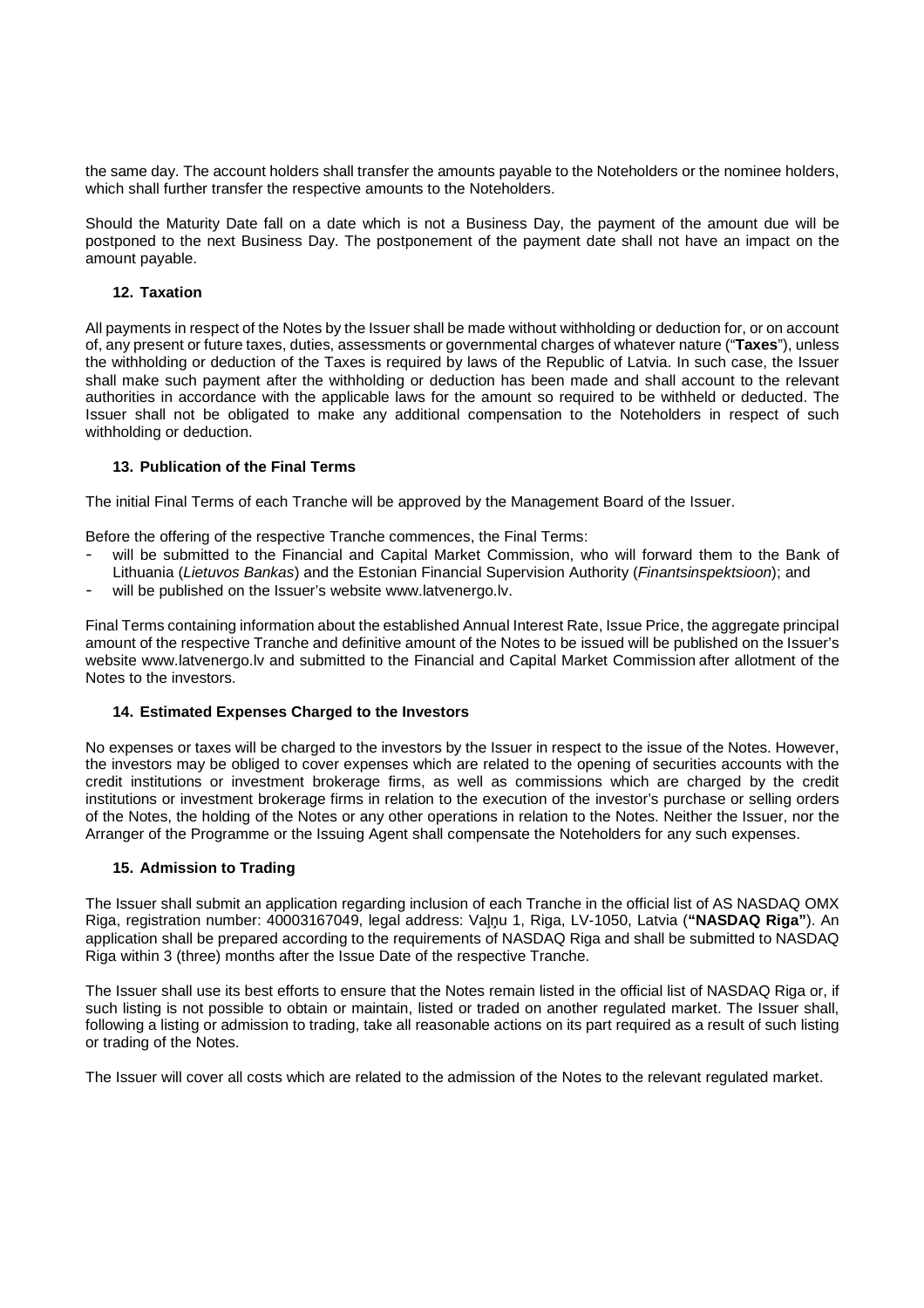### **16. Change of Control**

If, after the Issue Date, at any time, the Republic of Latvia ceases to own, directly or indirectly, at least 51 (fifty one) per cent of the issued share capital of the Issuer or ceases to have the power, directly or indirectly, to cast, or control the casting of, at least 51 (fifty one) per cent of the maximum number of votes that might be casted at a Shareholders' Meeting of the Issuer (the "**Change of Control**"), the Issuer immediately and without any delay after it becomes aware of the Change of Control shall notify the Noteholders in accordance with Clause 19 (Notices) about the occurrence of the Change of Control. Accordingly, on the Prepayment Date (as defined below) the Issuer shall prepay all Noteholders the principal amount of and the interest accrued on the Notes, but without any premium or penalty. Interest on the Notes accrues until the Prepayment Date (excluding the Prepayment Date).

"**Prepayment Date**" means the date falling 45 (forty-five) Business Days after the Issuer becomes aware of the occurrence of the Change of Control.

### **16.<sup>1</sup> Capital Ratio**

If at any time the Capital Ratio of the Group (as defined in Clause 17 (Negative Pledge)) according to the most recent Group's consolidated financial statements is less than 0.3 (zero point three), the Issuer immediately and without any delay after it becomes aware of such event shall notify the Noteholders in accordance with Clause 19 (Notices) about the occurrence of such event. Accordingly, on 45<sup>th</sup> (forty-fifth) Business Day after the notification to the Noteholders in accordance with Clause 19 (Notices) the Issuer shall prepay to each Noteholder, who within 30 (thirty) calendar days after the notification to the Noteholders has submitted to the Issuer a respective written request, the principal amount of and the interest accrued on the Notes, but without any premium or penalty. Interest on the Notes accrues until the prepayment day (excluding the prepayment day).

"**Capital Ratio**" means an indicator obtained by dividing (A) the sum of equity and subordinated debt by (B) the sum of total assets and issued and outstanding financial guarantees, calculated for the Group on a consolidated basis.

### **17. Negative Pledge**

So long as any Note remains outstanding, the Issuer shall not, and shall procure that none of its Subsidiaries creates mortgage, pledge or any other security interest (each a "**Security Interest**"), other than a Permitted Security Interest, upon the whole or any part of its undertaking or assets, present or future, to secure their obligations in respect of any present or future Relevant Indebtedness, unless prior to or simultaneously therewith the Issuer's obligations under the Notes are secured equally and rateably therewith.

"**Subsidiary**" means a company: (i) in which the Issuer holds a majority of the voting rights; or (ii) of which the Issuer is a shareholder or participant and has the right to appoint or remove a majority of the members of the Management Board; or (iii) of which the Issuer is a shareholder or participant and controls a majority of the voting rights, and includes any company which is a subsidiary of a Subsidiary of the Issuer.

"**Group**" means the Issuer and its Subsidiaries from time to time.

"**Permitted Security Interest**" means any Security Interest created over any asset of any company which becomes a member of the Group after the issue of the Notes where such Security Interest is created: (i) prior to the date on which the company becomes a member of the Group, provided that such Security Interest was not created in contemplation of the acquisition of such company; or (ii) simultaneously with the acquisition of such company for the sole purpose of financing the acquisition of such company.

"**Relevant Indebtedness**" means any Indebtedness which is in the form of, or represented by, bonds, notes, debentures or other similar securities which are issued by the Issuer or any of its Subsidiaries and which are, or are capable of being, quoted, listed or ordinarily traded on any regulated market or market place or other established securities, but shall not include any Project Finance Indebtedness.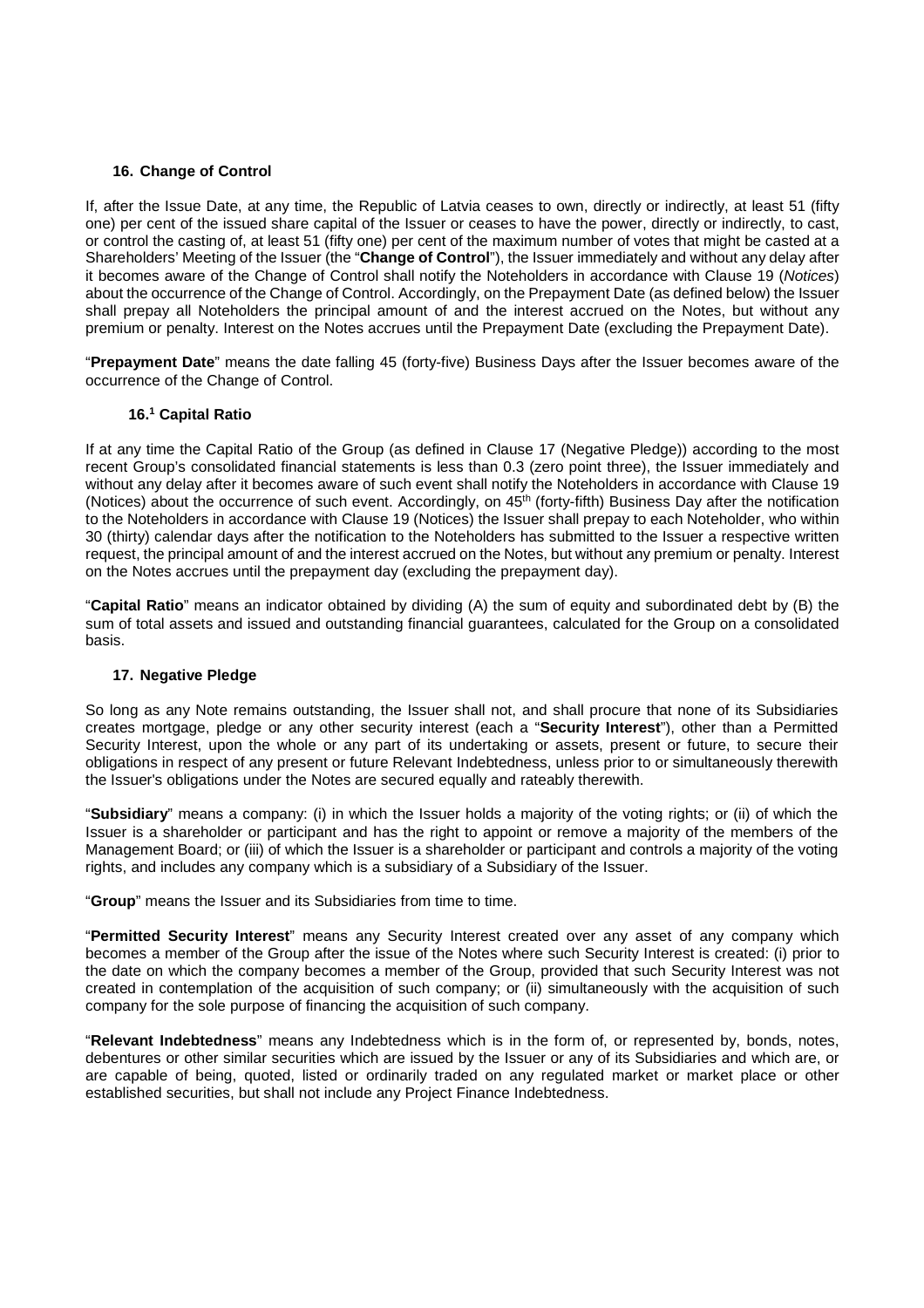"**Indebtedness**" means any indebtedness (whether principal, premium, interest or other amounts) in respect of any borrowed money of the Issuer or any of its Subsidiaries (other than from the Issuer to any of its wholly-owned Subsidiaries and from any of the Issuer's wholly-owned Subsidiaries to the Issuer or to another wholly-owned Subsidiary).

"**Project Finance Indebtedness**" means any Indebtedness of the Project Company incurred to finance the ownership, acquisition, construction, development and/or operation of any specific assets within the energy sector or any Indebtedness of such Project Company incurred to refinance any of such aforementioned Indebtedness, where neither persons to whom such Indebtedness is owed nor any other persons shall have any recourse whatsoever to the Issuer or any of its Subsidiaries (other than the Project Company) for the repayment or payment of any sum relating to such Indebtedness.

"**Project Company**" means a company established or acquired by the Issuer or any of its Subsidiaries for the purpose of owning, constructing, developing, operating and/or financing of any specific assets within energy sector, provided that the respective purpose of the Project Company is specifically approved/designated by the Issuer.

# **18. Events of Default**

If an Event of Default (as defined below) occurs, the Issuer immediately and without any delay shall notify the Noteholders in accordance with Clause 19 (Notices) about the occurrence of an Event of Default. Accordingly, on the 10<sup>th</sup> (tenth) Business Day after the occurrence of an Event of Default the Issuer shall prepay all Noteholders the outstanding principal amount of the Notes and the interest accrued on the Notes, but without any premium or penalty. Interest on the Notes accrues until the prepayment date (excluding the prepayment date).

Each of the following events shall constitute an event of default (an "**Event of Default**"):

- (a) **Non-Payment:** Any amount of interest on or principal of the Notes has not been paid within 5 (five) Business Days from the relevant due date, unless the failure to pay is caused by a reason referred to in Clause 20 (Force Majeure).
- (b) **Breach of Other Obligations:** The Issuer fails to perform any its obligations pursuant to these General Terms and Conditions, or otherwise act in contravention of these General Terms and Conditions, except that the Issuer has rectified such situation within 20 (twenty) Business Days after the Issuer becomes or should have become aware of such failure to comply with these General Terms and Conditions.
- (c) **Disposal of Assets:** The Issuer or any of its Subsidiaries enters into a single transaction or a series of transactions (whether related or not) to sell, transfer or otherwise dispose of any asset to the Project Company, unless such disposal is made for a fair market value.
- (d) **Cross Default:** Any outstanding Indebtedness (including guarantees given by the Issuer) of the Issuer or any of its Material Subsidiaries (other than in respect of the Project Finance Indebtedness) in a minimum amount of EUR 10,000,000 (ten million euro) or its equivalent in any other currency, is accelerated prematurely because of default, howsoever described, or if any such Indebtedness is not paid or repaid on the due date thereof or within any applicable grace period after the due date, or if any security given by the Issuer for any such Indebtedness becomes enforceable by reason of default.
- (e) **Negative Pledge:** the Issuer does not comply with its obligations under Clause 17 (Negative Pledge).
- (f) **Cessation of Business:** The Issuer or/and any of its Material Subsidiaries cease to carry on its current business in its entirety or a substantial part thereof, other than: (i) pursuant to any sale, disposal, demerger, amalgamation, reorganization or restructuring or any cessation of business in each case on a solvent basis and within the Group, or (ii) for the purposes of, or pursuant to any terms approved by the Noteholders' Meeting, or (iii) in relation to a Material Subsidiary, if the cessation of the respective business (or substantial part thereof) of the Material Subsidiary is required by any specific EU regulations or laws of the Republic of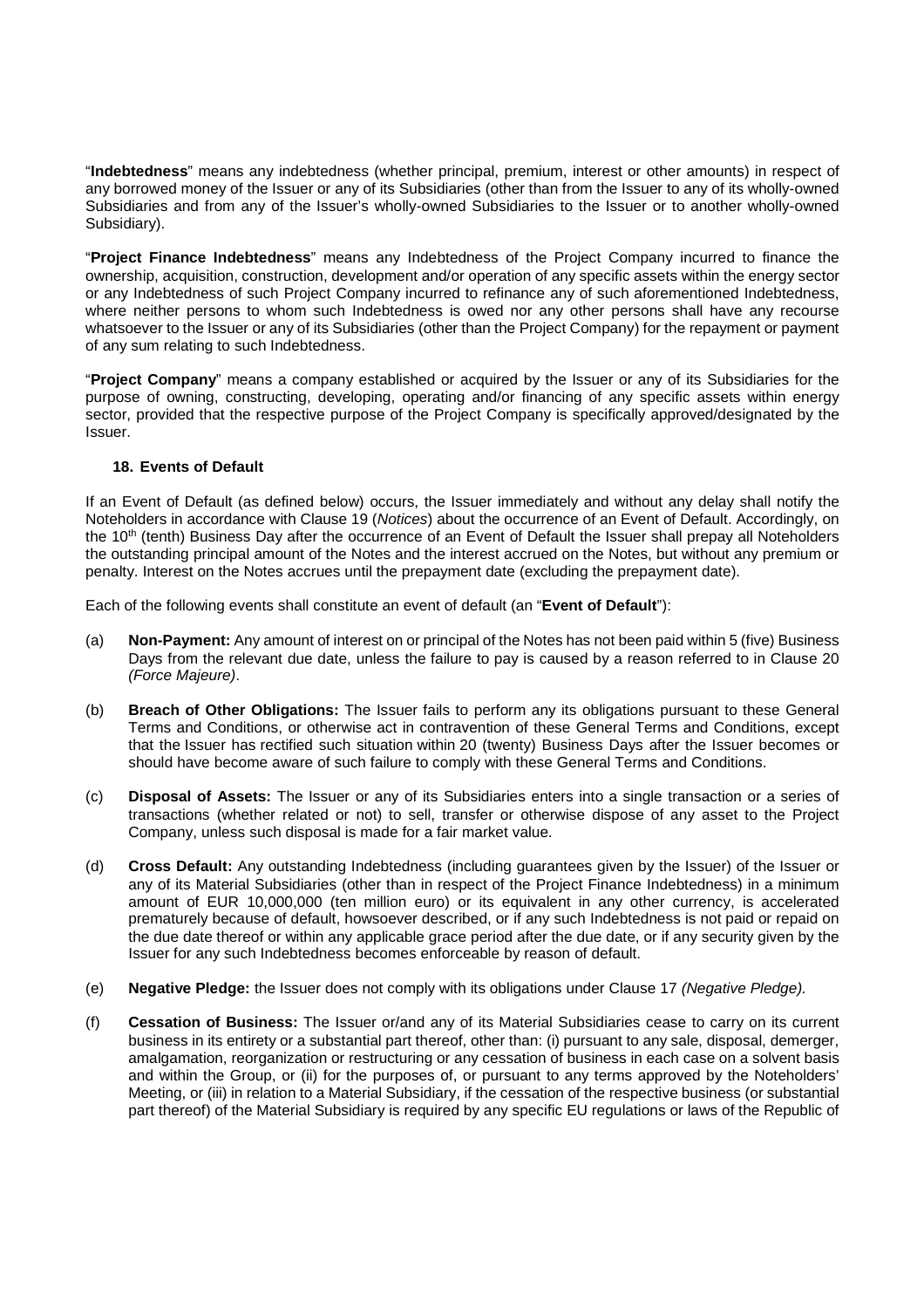Latvia or decisions of any regulatory authority in relation to the operation of the electricity markets and it does not materially affect the Issuer's ability to fulfil its obligations with regard to the Notes.

- (g) **Liquidation**: An effective resolution is passed for the liquidation of the Issuer or any of its Material Subsidiaries other than, in case of a Material Subsidiary: (i) pursuant to an amalgamation, reorganization or restructuring in each case within the Group, or (ii) as a result of the cessation of the respective business required by any specific EU regulations or laws of the Republic of Latvia or decisions of any regulatory authority in relation to the operation of the electricity markets and it does not materially affect the Issuer's ability to fulfil its obligations with regard to the Notes, or (iii) for the purposes of, or pursuant to any terms approved by the Noteholders' Meeting.
- (h) **Insolvency:** (i) the Issuer or any of its Material Subsidiaries is declared insolvent or bankrupt by a court of competent jurisdictions or admits inability to pay its debts; (ii) the Issuer or any of its Material Subsidiaries enters into any arrangement with majority of its creditors by value in relation to restructuring of its debts or any meeting is convened to consider a proposal for such arrangement; or (iii) an application to initiate insolvency, restructuring (including procedures such as legal protection process and out of court legal protection process) or administration of the Issuer or any of its Material Subsidiaries or any other proceedings for the settlement of the debt of the Issuer or of any of its Material Subsidiaries is submitted to the court by the Issuer or any of its Material Subsidiaries.

In case of the Issuer's liquidation or insolvency the Noteholders shall have a right to receive payment of the outstanding principal amount of the Notes and the interest accrued on the Notes according to the relevant laws governing liquidation or insolvency of the Issuer.

"**Material Subsidiary**" means at any time any Subsidiary:

(i) whose sales or total assets represent not less than ten 10 (ten) per cent of the consolidated sales or the consolidated total assets of the Group taken as a whole, all as calculated by reference to the most recent audited financial statements of the Group; or

(ii) to which is transferred the whole or substantially the whole of the sales or assets and undertakings of the Subsidiary which, immediately prior to such transfer, is a Material Subsidiary.

### **19. Notices**

Noteholders shall be advised of matters relating to the Notes by a notice published in English and Latvian in the Central Storage of Regulated Information (www.oricgs.lv), on the Issuer's website www.latvenergo.lv and, after the Notes are admitted to the regulated market, also on NASDAQ Riga website. Any such notice shall be deemed to have been received by the Noteholders when published in the manner specified in this Clause 19.

### **20. Force Majeure**

The Issuer, the Arranger of the Programme and the Issuing Agent shall be entitled to postpone the fulfilment of their obligations hereunder, in case the performance is not possible due to continuous existence of any of the following circumstances:

- (a) action of any authorities, war or threat of war, rebellion or civil unrest;
- (b) disturbances in postal, telephone or electronic communications which are due to circumstances beyond the reasonable control of the Issuer, the Arranger of the Programme or the Issuing Agent and that materially affect operations of any of them;
- (c) any interruption of or delay in any functions or measures of the Issuer, the Arranger of the Programme or the Issuing Agent as a result of fire or other similar disaster;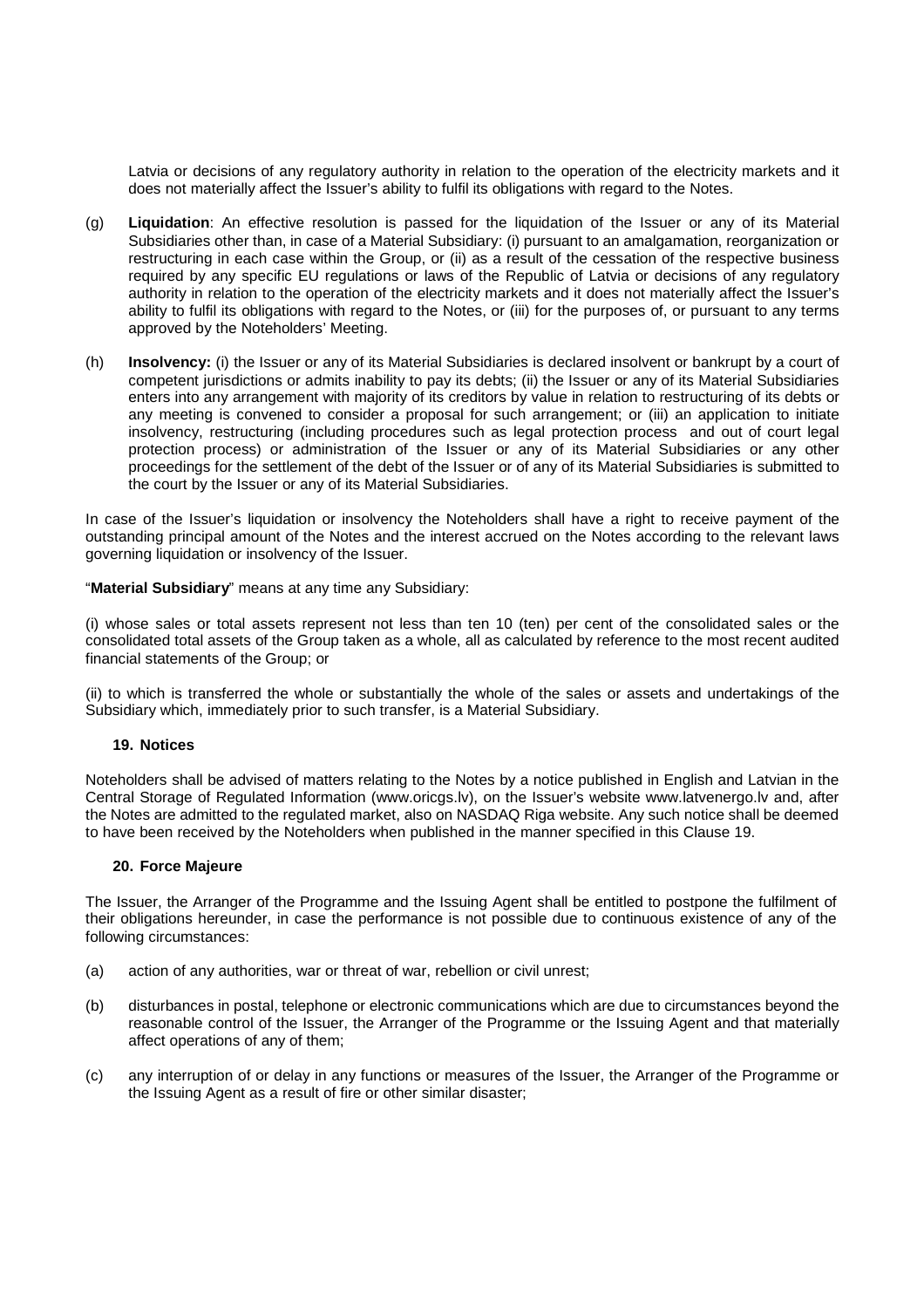- (d) any industrial action, such as strike, lockout, boycott or blockade affecting materially the activities of the Issuer, the Arranger of the Programme or the Issuing Agent even if it only affects part of the employees of any of them and whether any of them is involved therein or not; or
- (e) any other similar force majeure or hindrance which makes it unreasonably difficult to carry on the activities of the Issuer, the Arranger of the Programme or the Issuing Agent.

In such case the fulfilment of the obligations may be postponed for the period of the existence of the respective circumstances and shall be resumed immediately after such circumstances cease to exist, provided that the Issuer, the Arranger of the Programme and the Issuing Agent shall put all best efforts to limit the effect of the above referred circumstances and to resume the fulfilment of their obligations, as soon as possible.

### **21. Further Issues**

The Issuer may from time to time, without the consent of and notice to the Noteholders, create and issue further Notes whether such further Notes form a single Series with already issued Notes or not. For the avoidance of doubt, this Clause 21 shall not limit the Issuer's right to issue any other notes.

# **22. Purchases**

The Issuer or any of its Subsidiaries may at any time purchase the Notes in any manner and at any price in the secondary market. Such Notes may be held, resold or surrendered by the purchaser through the Issuer for cancellation. Notes held by or for the account of the Issuer or any of its Subsidiaries for their own account will not carry the right to vote at the Noteholders' Meetings and will not be taken into account in determining how many Notes are outstanding for the purposes of these General Terms and Conditions.

# **23. Time Bar**

In case any payment under the Notes has not been claimed by the respective Noteholder entitled to this payment within 10 (ten) years from the original due date thereof, the right to such payment shall be forfeited by the Noteholder and the Issuer shall be permanently released from such payment.

### **24. Representation of the Noteholders**

Within the Programme described herewith, rights of the Noteholders to establish and/or authorize an organization/person to represent interests of all or a part of the Noteholders are not contemplated, but on the other hand these are not restricted. The Noteholders should cover all costs/fees of such representative(s) by themselves.

### **25. Noteholders' Meeting**

- (a) The Issuer shall have a right to convene a meeting of the Noteholders or the Noteholders of the relevant Series (as applicable) (the "**Noteholders' Meeting**") or shall do so following a written request from the Noteholders who, on the day of the request, represent not less than one-tenth of the principal amount of the Notes outstanding or the principal amount of the Notes of the relevant Series outstanding (as applicable) (excluding the Issuer and its Subsidiaries), to decide on amendments of these General Terms and Conditions, the Final Terms of the Tranches of the relevant Series or other matters that may significantly affect the interests of the Noteholders.
- (b) All expenses in relation to the convening and holding the Noteholders' Meeting shall be covered by the Issuer.
- (c) In case convening of the Noteholders' Meeting is initiated by the Noteholders, the Issuer shall be obliged to convene the Noteholders' Meeting within 3 (three) months after receipt of the respective Noteholders' written request.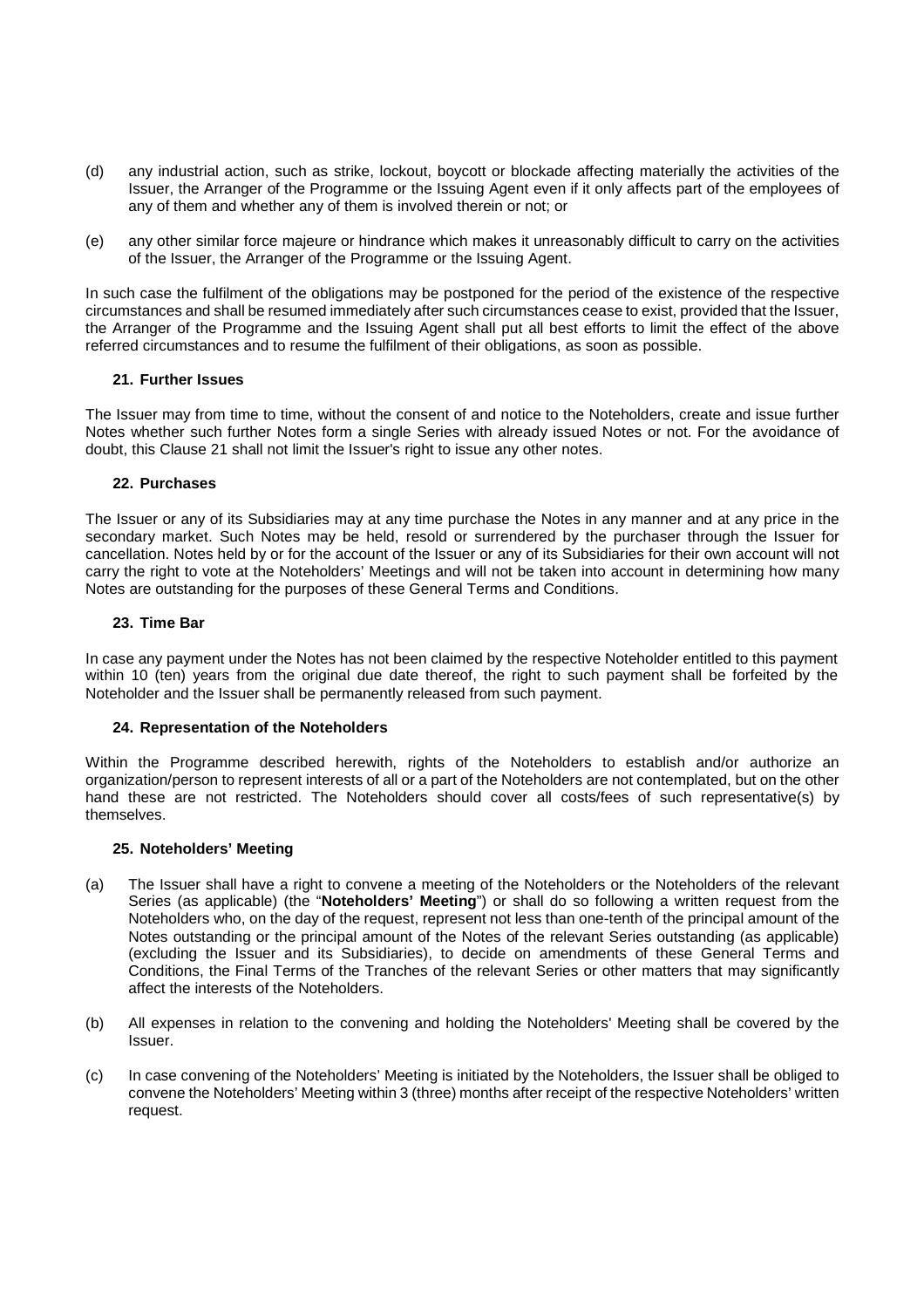- (d) Notice of the Noteholders' Meeting shall be published in accordance with Clause 19 (Notices) no later than 10 (ten) Business Days prior to the meeting. Furthermore, the notice shall specify the time, place and agenda of the meeting, as well as any action required on the part of the Noteholder that will attend the meeting. No matters other than those referred to in the notice may be resolved at the Noteholders' Meeting.
- (e) Only those who, according to the register kept by the LCD in respect of the Notes, were registered as the Noteholders on the 6<sup>th</sup> (sixth) Business Day prior to the Noteholders' Meeting or proxies authorised by such Noteholders, shall be entitled to vote at the meeting and shall be recorded in the list of Noteholders in the Noteholders' Meeting.
- (f) The Noteholders' Meeting shall be held in Riga, Latvia, and its chairman shall be the Issuer's representative appointed by the Issuer.
- (g) The Noteholders' Meeting shall constitute a quorum only if one or more Noteholders holding 50 (fifty) per cent in aggregate or more of the principal amount of the Notes outstanding or the principal amount of the Notes of relevant Series outstanding (as applicable) are present in the meeting. If the Issuer and/or any of its Subsidiaries are the Noteholders, their principal amount of the Notes will be excluded when a quorum of the Noteholders' Meeting is calculated.
- (h) If, within 30 (thirty) minutes after the time specified for the start of the Noteholders' Meeting, a quorum is not present, any consideration of the matters to be dealt with at the meeting shall be adjourned for consideration at a meeting to be convened on a date not earlier than 14 (fourteen) calendar days and no later than 28 (twenty-eight) calendar days after the original meeting at a place to be determined by the Issuer. The adjourned Noteholders' Meeting shall constitute a quorum if one or more Noteholders holding 25 (twentyfive) per cent in aggregate or more of the principal amount of the Notes outstanding or the principal amount of the Notes of the relevant Series outstanding (as applicable) are present. Only those who, according to the register kept by the LCD in respect of the Notes, were registered as the Noteholders on the  $6<sup>th</sup>$  (sixth) Business Day prior to the adjourned Noteholders' Meeting or proxies authorised by such Noteholders, shall be entitled to vote at the adjourned Noteholders' Meeting and shall be recorded in the list of the Noteholders in the adjourned Noteholders' Meeting.
- (i) Notice of the adjourned Noteholders' Meeting shall be given in the same manner as notice of the original Noteholder's Meeting. The notice shall also state the requirements for the constitution of a quorum.
- (j) Voting rights of the Noteholders shall be determined according to the principal amount of the Notes held. The Issuer and any Subsidiary shall not hold voting rights at the Noteholders' Meeting.
- (k) The Noteholders' Meeting shall be held in English with translation into Latvian, unless the Noteholders present in the respective Noteholders' Meeting unanimously decide that the respective Noteholders' Meeting shall be held only in Latvian or English.
- (l) A representative of the Issuer and a person authorised to act for the Issuer may attend and speak at the Noteholders' Meeting.
- (m) Minutes of the Noteholders' Meeting shall be kept, recording the day and time of the meeting, attendees, their votes represented, matters discussed, results of voting, and resolutions which were adopted. The minutes shall be signed by the keeper of the minutes, which shall be appointed by the Noteholders' Meeting. The minutes shall be attested by the chairman of the Noteholders' Meeting, if the chairman is not the keeper of the minutes, as well as by one of the persons appointed by the Noteholders' Meeting to attest the minutes. The minutes shall be published in accordance with Clause 19 (Notices) after the Noteholders' Meeting as soon as possible and without any delay. If applicable, new or amended General Terms and Conditions or Final Terms of the Tranches of the relevant Series (as applicable) shall be appended to the minutes. The minutes shall be stored in a secure manner by the Issuer.
- (n) The Noteholders' Meeting shall be organised by the chairman of the Noteholders' Meeting.